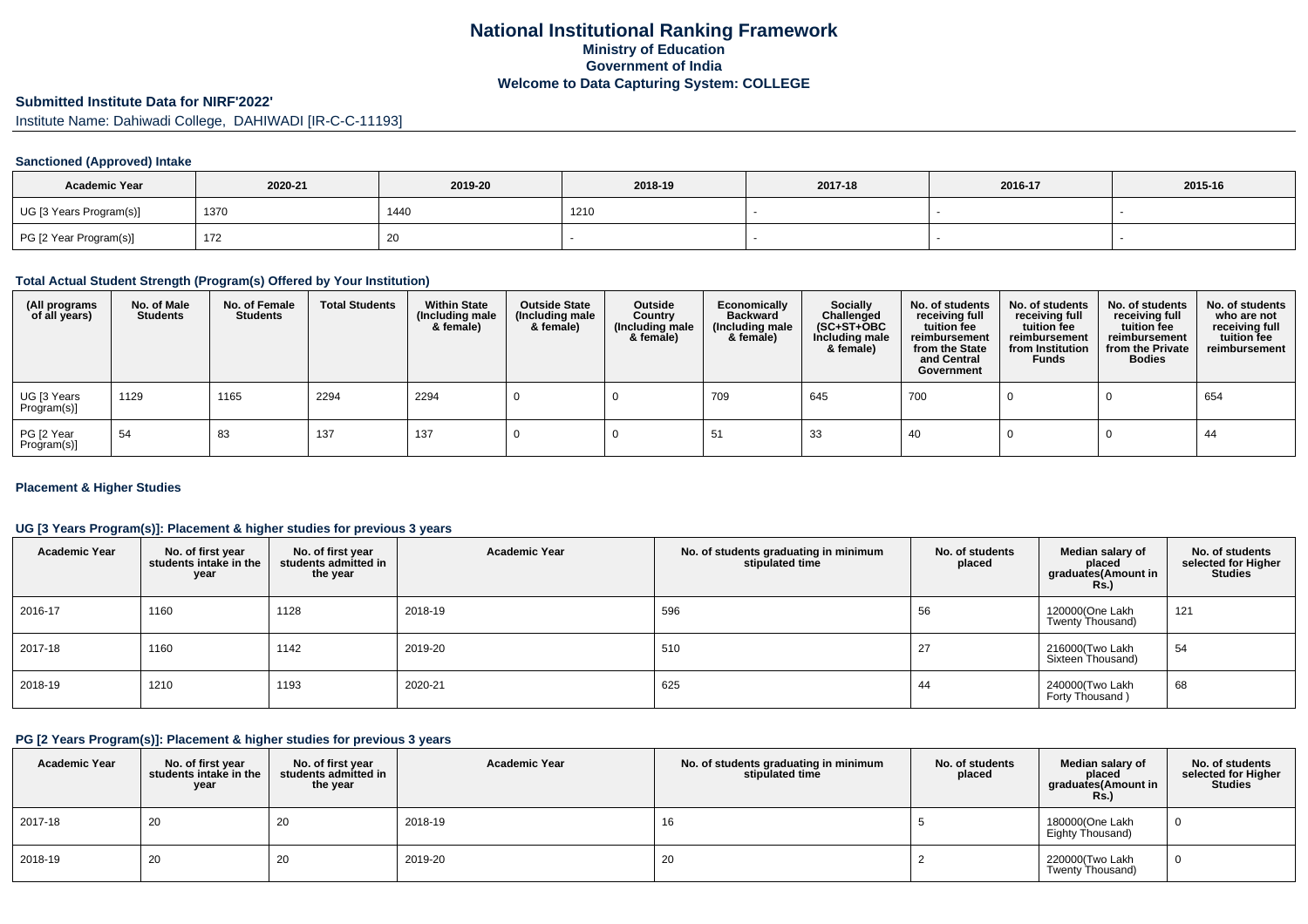| 2019-20 |  |  | 2020-21 |  |  | . Une<br><b>FILL</b><br>$-an.$<br>Thousand) |  |
|---------|--|--|---------|--|--|---------------------------------------------|--|
|---------|--|--|---------|--|--|---------------------------------------------|--|

## **Financial Resources: Utilised Amount for the Capital expenditure for previous 3 years**

| <b>Academic Year</b>                                                                                 | 2020-21                                                 | 2019-20                                                              | 2018-19                                                           |  |  |  |  |  |  |  |
|------------------------------------------------------------------------------------------------------|---------------------------------------------------------|----------------------------------------------------------------------|-------------------------------------------------------------------|--|--|--|--|--|--|--|
|                                                                                                      | <b>Utilised Amount</b>                                  | <b>Utilised Amount</b>                                               | <b>Utilised Amount</b>                                            |  |  |  |  |  |  |  |
| Annual Capital Expenditure on Academic Activities and Resources (excluding expenditure on buildings) |                                                         |                                                                      |                                                                   |  |  |  |  |  |  |  |
| Library                                                                                              | 172014 (One Lakh Seventy Two Thousand Fourteen)         | 238273 (Two Lakh Thirty Eight Thousand Two Hundred<br>Seventy Three) | 191855 (One Lakh Ninety One Thousand Eight Hundred Fifty<br>Five) |  |  |  |  |  |  |  |
| New Equipment for Laboratories                                                                       | 4815072 (Forty Eight Lakh Fifteen Thousand Seventy Two) | 340429 (Three Lakh Forty Thousand Four Hundred Twenty<br>Nine)       | 1070987 (Ten Lakh Seventy Thousand Nine Hundred Eighty<br>Seven)  |  |  |  |  |  |  |  |
| Other expenditure on creation of Capital Assets (excluding<br>expenditure on Land and Building)      | 609461 (Six Lakh Nine Thousand Four Hundred Sixty One)  | 3100957 (Thirty One Lakh Nine Hundred Fifty Seven)                   | 666069 (Six Lakh Sixty Six Thousand Sixty Nine)                   |  |  |  |  |  |  |  |

## **Financial Resources: Utilised Amount for the Operational expenditure for previous 3 years**

| <b>Academic Year</b>                                                                                                                                                                            | 2020-21                                                                              | 2019-20                                                                     | 2018-19                                                                  |  |  |  |  |  |  |
|-------------------------------------------------------------------------------------------------------------------------------------------------------------------------------------------------|--------------------------------------------------------------------------------------|-----------------------------------------------------------------------------|--------------------------------------------------------------------------|--|--|--|--|--|--|
|                                                                                                                                                                                                 | <b>Utilised Amount</b>                                                               | <b>Utilised Amount</b>                                                      | <b>Utilised Amount</b>                                                   |  |  |  |  |  |  |
| <b>Annual Operational Expenditure</b>                                                                                                                                                           |                                                                                      |                                                                             |                                                                          |  |  |  |  |  |  |
| Salaries (Teaching and Non Teaching staff)                                                                                                                                                      | 56836296 (Five Crore Sixty Eight Lakh Thirty Six Thousand<br>Two Hundred Ninety Six) | 43881028 (Four Crore Thirty Eight Lakh Eighty One Thousand<br>Twenty Eight) | 40560289 (Four Crore Five Lakh Sixty Thousand Two Hundred<br>Eight Nine) |  |  |  |  |  |  |
| Maintenance of Academic Infrastructure or consumables and<br>other running expenditures (excluding maintenance of hostels<br>and allied services, rent of the building, depreciation cost, etc) | 202547 (Two Lakh Two Thousand Five Hundred Forty Seven)                              | 5480507 (Fifty Four Lakh Eighty Thousand Five Hundred<br>Seven)             | 1243732 (Twelve Lakh Forty Three Thousand Seven Hundred<br>Thirty Two)   |  |  |  |  |  |  |
| Seminars/Conferences/Workshops                                                                                                                                                                  | 14080 (Fourteen Thousand Eighty)                                                     | 1184506 (Eleven Lakh Eighty Four Thousand Five Hundred<br>Six)              | 129794 (One Lakh Twenty Nine Thousand Seven Hundred<br>Ninety Four)      |  |  |  |  |  |  |

## **PCS Facilities: Facilities of physically challenged students**

| 1. Do your institution buildings have Lifts/Ramps?                                                                                                         | Yes, more than 80% of the buildings |
|------------------------------------------------------------------------------------------------------------------------------------------------------------|-------------------------------------|
| 2. Do your institution have provision for walking aids, including wheelchairs and transportation from one building to another for<br>handicapped students? | Yes                                 |
| 3. Do your institution buildings have specially designed toilets for handicapped students?                                                                 | Yes, more than 80% of the buildings |

# **Faculty Details**

| Srno | Name        | Age | Designation                | Gender | Qualification    | <b>Experience (In</b><br>Months) | <b>Currently working</b><br>with institution? | Joining Date | <b>Leaving Date</b> | <b>Association type</b> |
|------|-------------|-----|----------------------------|--------|------------------|----------------------------------|-----------------------------------------------|--------------|---------------------|-------------------------|
|      | S S Joshi   | 31  | <b>Assistant Professor</b> | Female | M.COM            | 96                               | No                                            | 22-07-2013   | 25-10-2021          | Adhoc / Contractual     |
|      | K S Shinde  | 53  | <b>Assistant Professor</b> | Male   | M.A.(History)    | 264                              | Yes                                           | 29-06-2013   | $\sim$ $\sim$       | Regular                 |
|      | Dr K S Raut | 33  | <b>Assistant Professor</b> | Male   | Ph.D             | 71                               | <b>No</b>                                     | 20-08-2014   | 07-08-2021          | Adhoc / Contractual     |
|      | S M Shende  | 29  | <b>Assistant Professor</b> | Male   | M.Sc.            | 60                               | Yes                                           | 11-07-2016   | $- -$               | Adhoc / Contractual     |
|      | S S Misal   | 34  | <b>Assistant Professor</b> | Female | M.Sc.            | 84                               | Yes                                           | 01-07-2014   | $-$                 | Adhoc / Contractual     |
|      | M R Bhadane | 49  | <b>Assistant Professor</b> | Male   | M.A. (Economics) | 240                              | Yes                                           | 30-08-2001   | $- -$               | Adhoc / Contractual     |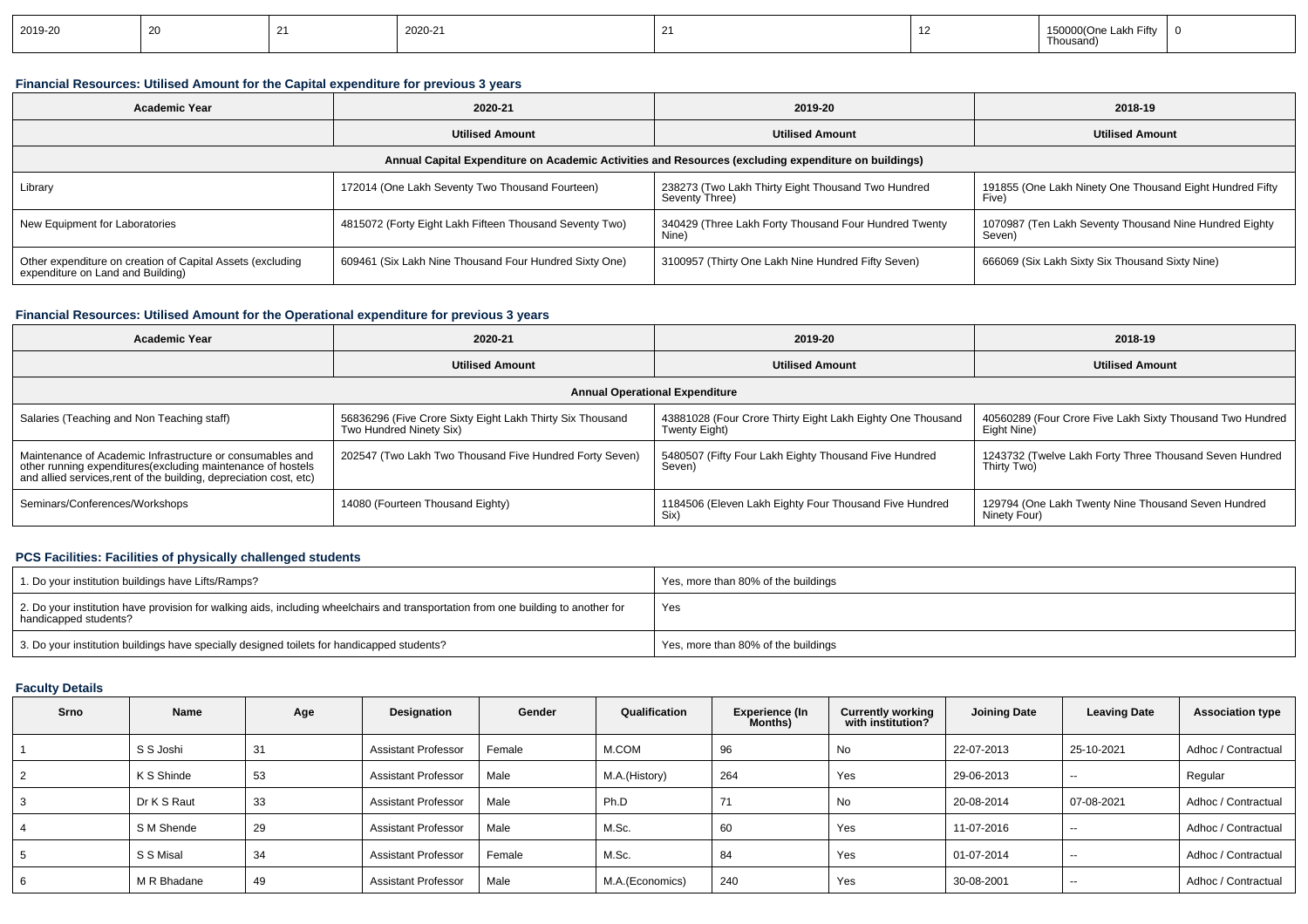| $\overline{7}$ | Dr B S Balwant  | 52 | Dean / Principal /<br>Director / Vice<br>Chancellor | Male   | Ph.D            | 360 | Yes | 06-06-1995 | $\overline{\phantom{a}}$ | Regular             |
|----------------|-----------------|----|-----------------------------------------------------|--------|-----------------|-----|-----|------------|--------------------------|---------------------|
| 8              | V S Waghere     | 33 | <b>Assistant Professor</b>                          | Male   | M.LISc          | 96  | Yes | 05-03-2013 | $\ddot{\phantom{a}}$     | Regular             |
| 9              | Dr S M Khetre   | 49 | <b>Assistant Professor</b>                          | Male   | Ph.D            | 252 | Yes | 01-04-2001 | $\sim$                   | Regular             |
| 10             | N D Lokhande    | 40 | Assistant Professor                                 | Male   | M.A             | 132 | Yes | 01-07-2016 | $\overline{\phantom{a}}$ | Regular             |
| 11             | PK Tone         | 45 | <b>Assistant Professor</b>                          | Male   | M. Phil         | 252 | No  | 15-06-2015 | 06-08-2021               | Regular             |
| 12             | P R Mane        | 28 | <b>Assistant Professor</b>                          | Female | M.Sc.           | 72  | Yes | 22-07-2015 | $\overline{\phantom{a}}$ | Adhoc / Contractual |
| 13             | V B Waghmode    | 30 | <b>Assistant Professor</b>                          | Female | M.Sc.           | 84  | Yes | 01-08-2014 | $\overline{\phantom{a}}$ | Adhoc / Contractual |
| 14             | V V Kamble      | 51 | Assistant Professor                                 | Male   | M.Sc.           | 336 | Yes | 01-11-2015 | $\overline{\phantom{a}}$ | Regular             |
| 15             | Dr S B Waghmode | 58 | <b>Assistant Professor</b>                          | Female | Ph.D            | 216 | Yes | 26-06-2009 | $\overline{\phantom{a}}$ | Regular             |
| 16             | <b>B</b> V More | 33 | Assistant Professor                                 | Male   | M.A             | 101 | Yes | 11-02-2013 | $\overline{\phantom{a}}$ | Adhoc / Contractual |
| 17             | S R Soban       | 41 | <b>Assistant Professor</b>                          | Male   | M.A             | 109 | Yes | 19-06-2008 | $\sim$                   | Adhoc / Contractual |
| 18             | U E Shinde      | 47 | <b>Assistant Professor</b>                          | Male   | MP.Ed.          | 204 | No  | 17-12-2004 | 06-08-2021               | Regular             |
| 19             | S M Baad        | 49 | <b>Assistant Professor</b>                          | Male   | M.Sc.           | 60  | Yes | 17-07-2016 |                          | Adhoc / Contractual |
| 20             | N D Dabade      | 35 | <b>Assistant Professor</b>                          | Male   | M.COM           | 61  | No  | 26-06-2016 | 15-12-2021               | Adhoc / Contractual |
| 21             | Dr A N Dadas    | 51 | Assistant Professor                                 | Male   | Ph.D            | 348 | Yes | 17-06-2008 | $\overline{\phantom{a}}$ | Regular             |
| 22             | Dr V P Gaikwad  | 47 | <b>Assistant Professor</b>                          | Male   | Ph.D            | 252 | Yes | 01-07-2014 | $\overline{\phantom{a}}$ | Regular             |
| 23             | R V Sawant      | 33 | <b>Assistant Professor</b>                          | Male   | M.Sc.           | 108 | Yes | 02-07-2012 |                          | Adhoc / Contractual |
| 24             | Dr A U Chopade  | 42 | <b>Assistant Professor</b>                          | Male   | Ph.D            | 132 | No  | 17-02-2010 | 06-08-2021               | Regular             |
| 25             | N M Mehtre      | 37 | <b>Assistant Professor</b>                          | Male   | M.A.(Economics) | 72  | Yes | 16-07-2015 |                          | Adhoc / Contractual |
| 26             | Dr M J Lubal    | 46 | <b>Assistant Professor</b>                          | Male   | Ph.D            | 240 | Yes | 14-09-2010 | $\ddotsc$                | Regular             |
| 27             | S P Divate      | 42 | Assistant Professor                                 | Male   | M.A             | 84  | Yes | 04-12-2014 | $\overline{\phantom{a}}$ | Adhoc / Contractual |
| 28             | Dr A A Jagtap   | 41 | <b>Assistant Professor</b>                          | Male   | Ph.D            | 126 | Yes | 18-06-2019 | $\overline{\phantom{a}}$ | Regular             |
| 29             | U S Madane      | 52 | Assistant Professor                                 | Female | M.A             | 336 | Yes | 16-06-2017 | $\overline{\phantom{a}}$ | Regular             |
| 30             | S D Jawale      | 58 | Associate Professor                                 | Male   | M.Sc.           | 408 | Yes | 20-01-2018 | $\overline{\phantom{a}}$ | Regular             |
| 31             | M P Deshmukh    | 24 | <b>Assistant Professor</b>                          | Female | M.A             | 24  | Yes | 18-07-2019 | $\overline{\phantom{a}}$ | Adhoc / Contractual |
| 32             | Dr S S Didwagh  | 32 | Assistant Professor                                 | Male   | Ph.D            | 24  | Yes | 18-07-2019 |                          | Adhoc / Contractual |
| 33             | M M Dethe       | 50 | <b>Assistant Professor</b>                          | Female | M.A             | 251 | Yes | 18-06-2019 | Ξ.                       | Regular             |
| 34             | A P Gujar       | 24 | <b>Assistant Professor</b>                          | Female | M.Sc.           | 24  | Yes | 18-07-2019 | $\overline{\phantom{a}}$ | Adhoc / Contractual |
| 35             | J T Mohite      | 26 | Assistant Professor                                 | Female | M.Sc.           | 49  | Yes | 16-06-2017 | ۰.                       | Adhoc / Contractual |
| 36             | P R Ingawale    | 24 | <b>Assistant Professor</b>                          | Female | M.Sc.           | 24  | Yes | 18-07-2019 | $\overline{\phantom{a}}$ | Adhoc / Contractual |
| 37             | S R Umape       | 27 | <b>Assistant Professor</b>                          | Female | M.Sc.           | 44  | No  | 11-11-2017 | 01-09-2021               | Adhoc / Contractual |
| 38             | S G Zore        | 24 | <b>Assistant Professor</b>                          | Female | M.Sc.           | 24  | No  | 18-07-2019 | 01-09-2021               | Adhoc / Contractual |
| 39             | K R Gogawale    | 28 | <b>Assistant Professor</b>                          | Female | M.Sc.           | 24  | Yes | 18-07-2019 | $\overline{\phantom{a}}$ | Adhoc / Contractual |